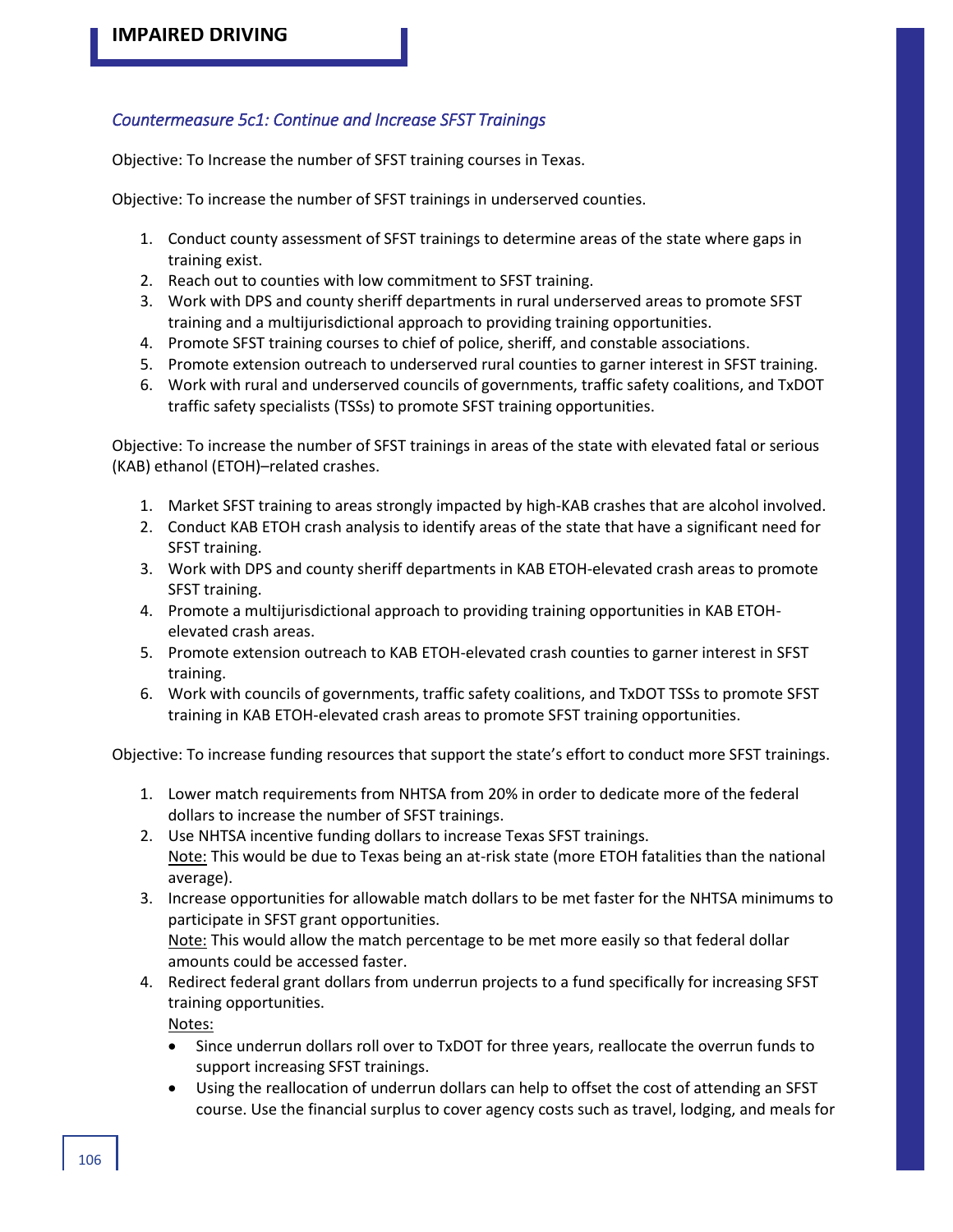officers attending the SFST training course. This incentivizes agencies to send officers to training due to agency cost savings.

• Reallocation of underrun dollars could be used as an incentive for STEP agencies to send officers to SFST trainings.

Objective: To increase human capital resources for increasing the number of SFST trainings offered.

- 1. Conduct county assessment of SFST trainings to determine counties with SFST instructors eligible to train SFST courses.
- 2. Identify SFST instructors, and reach out to them to perform more courses.
- 3. Work with DPS and county sheriff departments in rural underserved areas to promote SFST training and a multijurisdictional approach to providing training opportunities.
- 4. Promote outreach to counties that have no SFST instructors to garner interest in training.
- 5. Work with rural and underserved councils of governments, the Texas Municipal Police Association (TMPA), DPS, and TxDOT TSSs to promote SFST instructor training opportunities. Notes:
	- There is a significant need to identify and market the importance of SFST training to law enforcement agency administrators.
	- Explain the importance of SFST training and its impact on supporting blood and breath evidence.
- 6. Use SFST training courses to promote SFST instructor, ARIDE, and DRE training courses.
- 7. Promote SFST refresher training to law enforcement academies that conduct SFST practitioner training as part of the basic academy curriculum. Note: There is a significant need to refresh academy graduates with SFST principles as a result of lost knowledge through a lengthy academy course of instruction. Often the SFST training is

provided early in the academy curriculum, and information is lost due to the demands of learning other material.

Objective: To increase marketing strategies that support increasing SFST course training.

- 1. Continue to promote SFST practitioner training at the basic academy level as part of the TCOLE curriculum.
- 2. Continue to market and promote SFST training to law enforcement agencies through the effort of TMPA and other training providers.
- 3. Continue to market and promote SFST training to law enforcement agencies at traffic safety conferences, workshops, and events.
- 4. Continue to market and promote SFST training through multimedia efforts such as websites, social media, and direct marketing opportunities.

Objective: To identify gaps in training that reduce scheduling opportunities for SFST training in Texas.

- 1. Assess the relevance of DWI enforcement in the context of prioritization of service calls. Note: There is a significant need to understand how calls for service (reactive policing) impact the ability of officers to self-initiate (proactive policing) impaired-driving enforcement activity.
- 2. Identify DWI enforcement as a priority service element that reinforces the need for SFST training.
- 3. Prioritize wet lab (alcohol workshops) immersion training opportunities as opposed to the video lab.

Note: There is a significant need to require the wet lab (alcohol workshops) to help demonstrate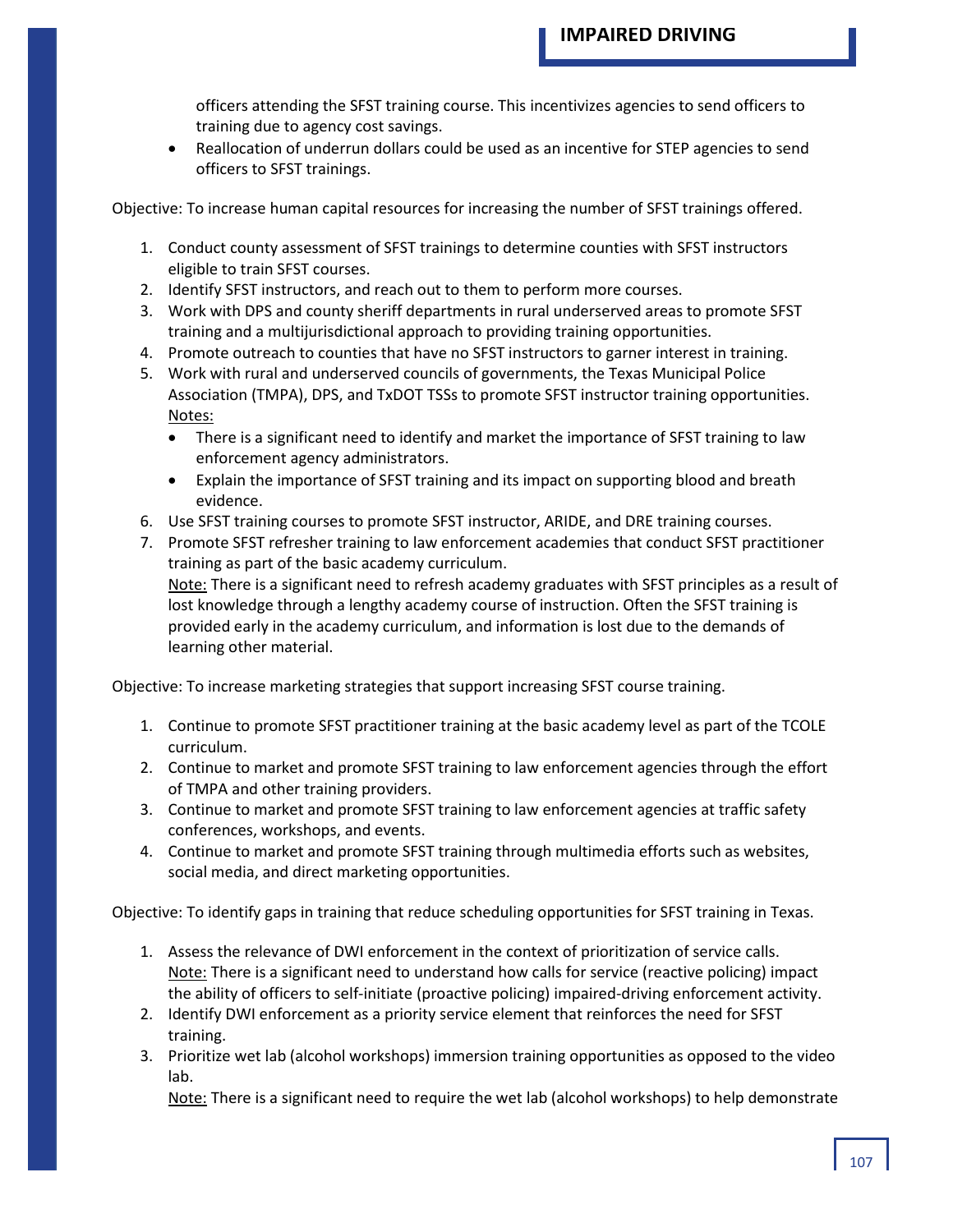to students evidence of impairment associated with the SFST test battery and so that they may experience impairment associated with testing methods.

4. Allow liquor purchase for wet labs as a justified grant expense. Note: Currently, agencies pay for alcohol for wet labs and cannot charge the costs back to the grant as match because it is an unallowable cost. For wet labs to be done, the instructor must pay out of pocket for alcohol, which can be a limitation for conducting SFST training courses and wet labs.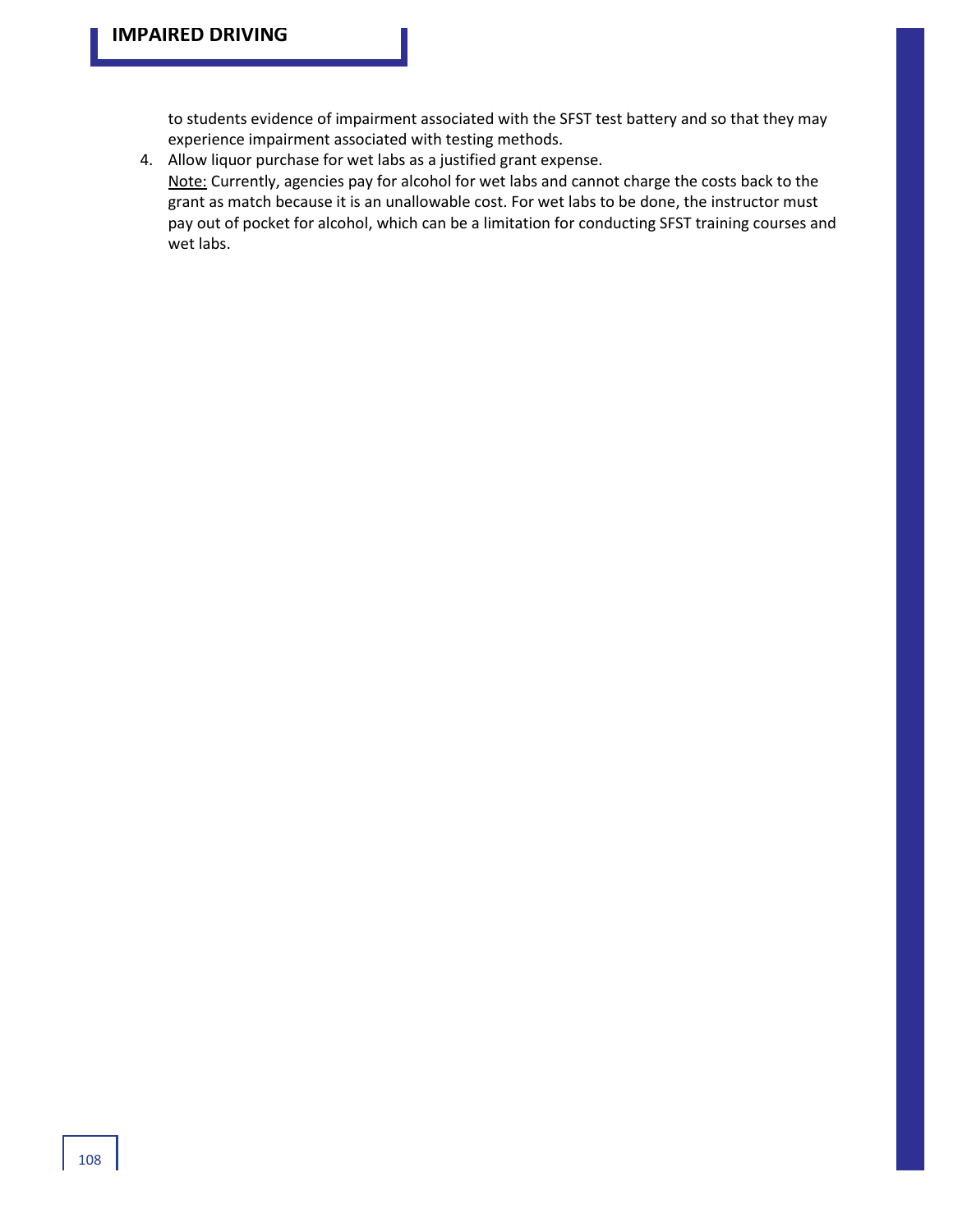## *Countermeasure 5c2: Continue and Increase ARIDE Trainings*

Objective: To increase the number of ARIDE training courses in Texas.

Objective: To increase the number of ARIDE trainings in underserved counties.

- 1. Conduct county assessment of ARIDE trainings to determine areas of the state where gaps in training exist.
- 2. Reach out to counties with low commitment to ARIDE training.
- 3. Work with DPS, Texas Parks and Wildlife, and county sheriff departments in rural underserved areas to promote ARIDE training and a multijurisdictional approach to providing training opportunities.

Note: A multijurisdictional approach includes teaming with other law enforcement agencies in the region to pull resources to host and conduct ARIDE training courses.

- 4. Promote ARIDE training courses to chief of police, sheriff, and constable associations.
- 5. Promote extension outreach to underserved rural counties to garner interest in ARIDE training.
- 6. Work with rural and underserved councils of governments, traffic safety coalitions, and TxDOT TSSs to promote ARIDE training opportunities.

Objective: To increase the number of ARIDE trainings in areas of the state with elevated KAB ETOH and other drug-related crashes.

- 1. Market ARIDE training to areas strongly impacted by a high volume of KAB crashes that are alcohol and drug involved.
- 2. Conduct KAB ETOH and other drug crash analysis to identify areas of the state that have a significant need for ARIDE training.
- 3. Work with DPS and county sheriff departments in KAB ETOH and other drug-elevated crash areas to promote ARIDE training.
- 4. Promote a multijurisdictional approach to providing training opportunities in KAB ETOH and other drug-elevated crash areas.
- 5. Promote extension outreach to KAB ETOH and other drug-elevated crash counties to garner interest in ARIDE training.
- 6. Work with councils of governments, traffic safety coalitions, and TxDOT TSSs to promote ARIDE training in KAB ETOH and other drug-elevated crash areas to promote ARIDE training opportunities.

Objective: To increase funding resources that support the state's effort for conducting more ARIDE trainings.

- 1. Lower match requirements from NHTSA from 20% in order to dedicate more of the federal dollars to increase the number of ARIDE trainings.
- 2. Use NHTSA incentive funding dollars to increase Texas ARIDE trainings. Note: This would be due to Texas being an at-risk state (more ETOH and other drug fatalities than the national average).
- 3. Increase opportunities for allowable match dollars to be met faster for the NHTSA minimums to participate in ARIDE grant opportunities.

Note: This would allow the match percentage to be met more easily so that federal dollar amounts could be accessed faster.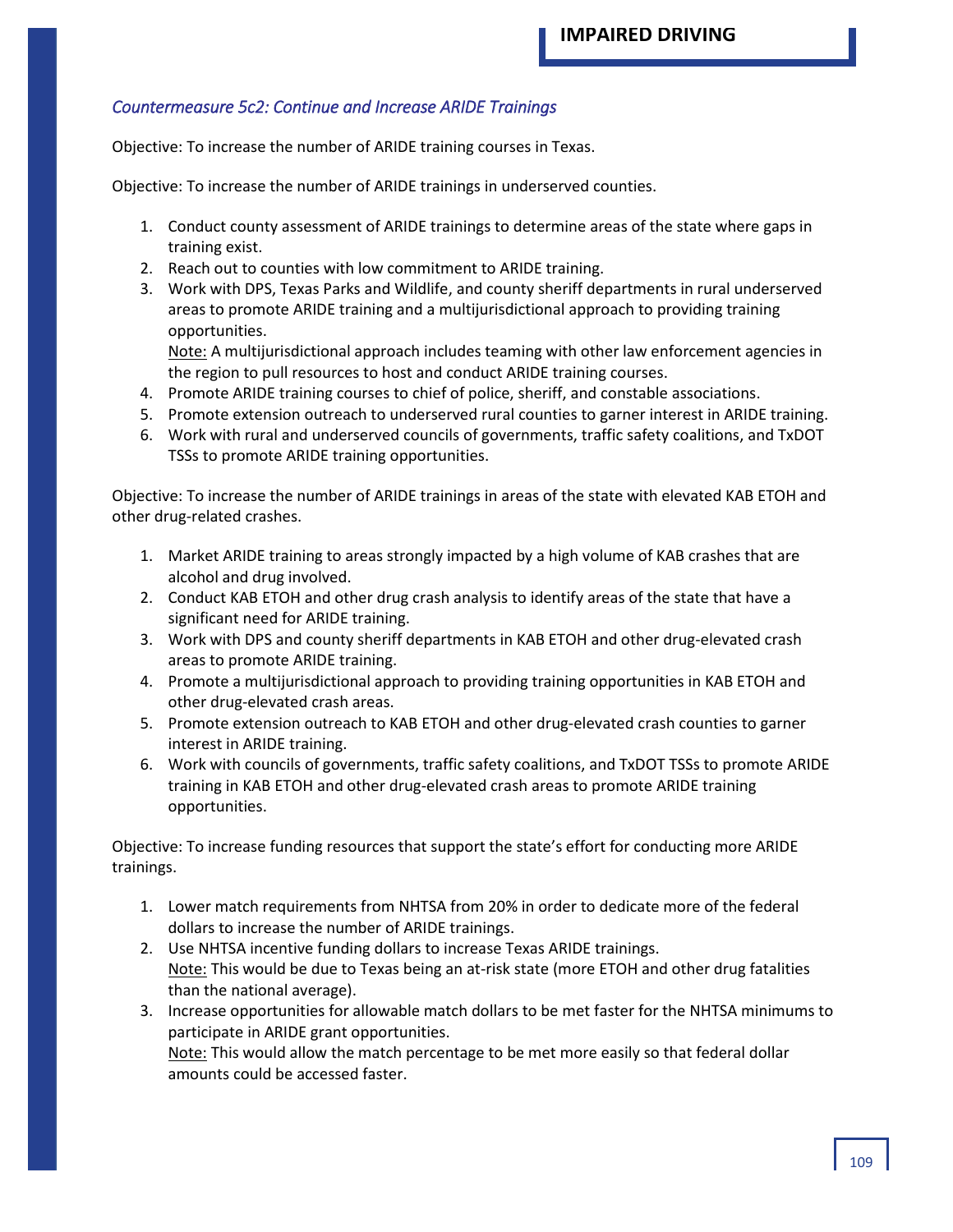4. Redirect federal grant dollars from underrun projects to a fund specifically for increasing ARIDE training opportunities.

Notes:

- Since underrun dollars roll over to TxDOT for three years, reallocate the overrun funds to support increasing ARIDE trainings.
- Using the reallocation of underrun dollars can help to offset the cost of attending an ARIDE course. Use the financial surplus to cover agency costs such as travel, lodging, and meals for officers attending the ARIDE training course. This incentivizes agencies to send officers to training due to agency cost savings.
- Reallocation of underrun dollars could be used as an incentive for STEP agencies to send officers to ARIDE trainings.

Objective: To increase human capital resources for increasing the number of ARIDE trainings offered.

- 1. Conduct county assessment of ARIDE trainings to determine counties with ARIDE instructors eligible to train ARIDE courses.
- 2. Work with ARIDE instructors and practitioners to obtain recommendations for candidates who are interested in attending ARIDE training courses. Note: Qualifications to attend ARIDE training require that the candidate has attended and successfully completed the SFST training course and that the candidate can pass an SFST proficiency examination in the presence of an SFST or ARIDE instructor.
- 3. Identify ARIDE instructors and solicit them to perform more courses. Note: ARIDE instructors may not be delinquent in their Drug Evaluation and Classification (DEC) recertification status and must have completed a DEC instructor training course.
- 4. Work with DPS, Texas Parks and Wildlife, and county sheriff departments in rural underserved areas to promote ARIDE training and a multijurisdictional approach to providing training opportunities.
- 5. Promote outreach to counties that have no ARIDE instructors to garner interest in training.
- 6. Work with rural and underserved councils of governments, Sam Houston State University, DPS, and TxDOT TSSs to promote ARIDE instructor training opportunities. Notes:
	- There is a significant need to identify and market the importance of ARIDE training to law enforcement agency administrators.
	- Explain the importance of ARIDE training and its impact on supporting blood and breath evidence.
- 7. Use ARIDE training courses to promote DEC and SFST training courses.
- 8. Promote SFST refresher training to law enforcement agencies that conduct ARIDE practitioner training.

Objective: To increase marketing strategies that support increasing ARIDE course training.

- 1. Continue to promote ARIDE practitioner training at SFST and DEC training courses.
- 2. Continue to market and promote ARIDE training to law enforcement agencies through the effort of Sam Houston State University and other training providers.
- 3. Continue to market and promote ARIDE training to law enforcement agencies at traffic safety conferences, workshops, and events.
- 4. Continue to market and promote ARIDE training through multimedia efforts such as websites, social media, and direct marketing opportunities.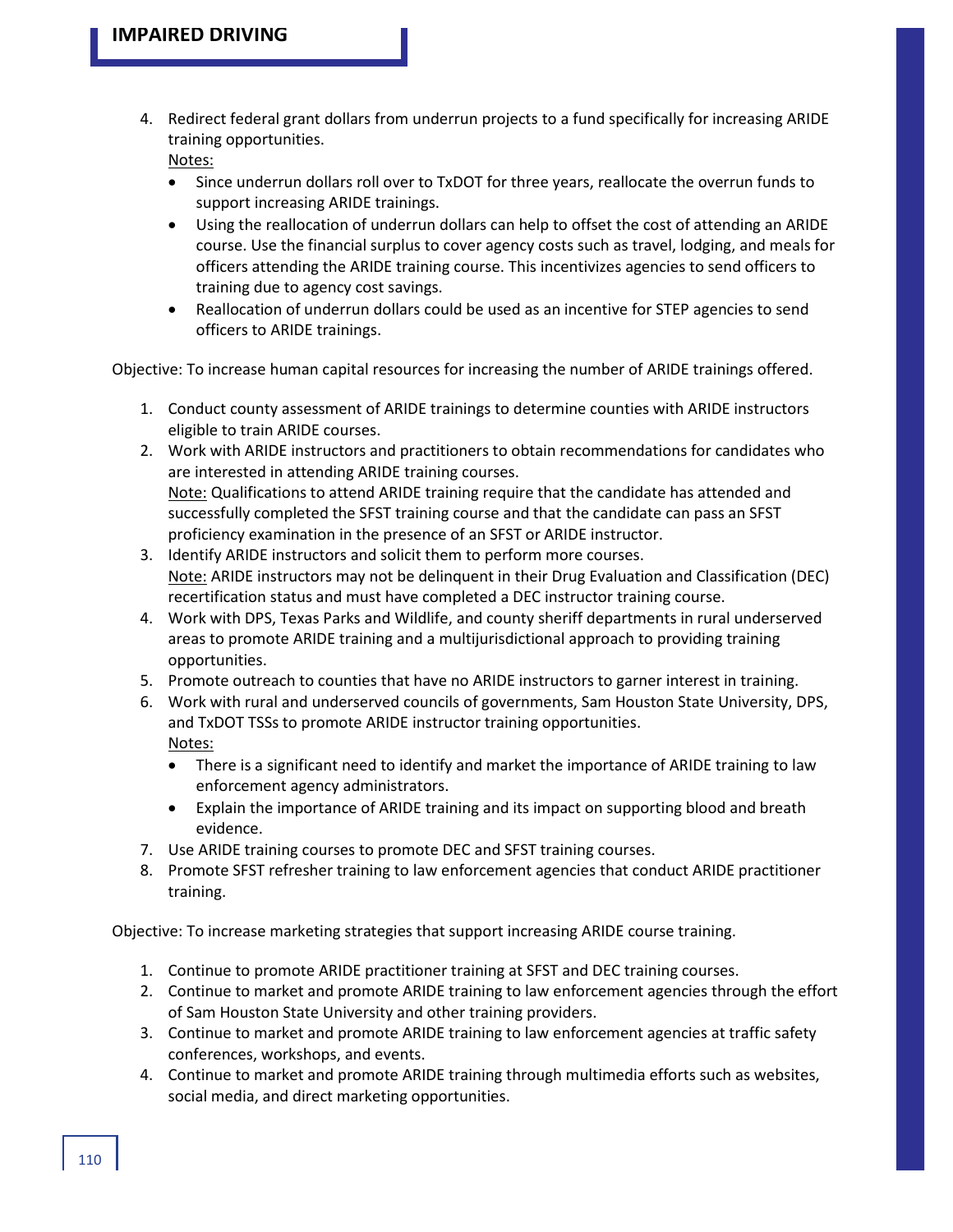Objective: To identify gaps in training that reduce scheduling opportunities for ARIDE training in Texas.

- 1. Assess the relevance of DWI enforcement in the context of prioritization of service calls. Note: There is a significant need to understand how calls for service (reactive policing) impact the ability of officers to self-initiate (proactive policing) impaired-driving enforcement activity.
- 2. Identify DWI enforcement as a priority service element that reinforces the need for ARIDE training.
- 3. Prioritize wet lab (alcohol workshops) immersion training opportunities as opposed to the video lab.

Note: There is a significant need to require the wet lab (alcohol workshops) to help demonstrate to students evidence of impairment associated with the ARIDE test battery and so that they may experience impairment associated with testing methods.

4. Allow liquor purchase for wet labs as a justified grant expense. Note: Currently, agencies pay for alcohol for wet labs and cannot charge the costs back to the grant as match because it is an unallowable cost. For wet labs to be done, the instructor must pay out of pocket for alcohol, which can be a limitation for conducting ARIDE training courses and wet labs.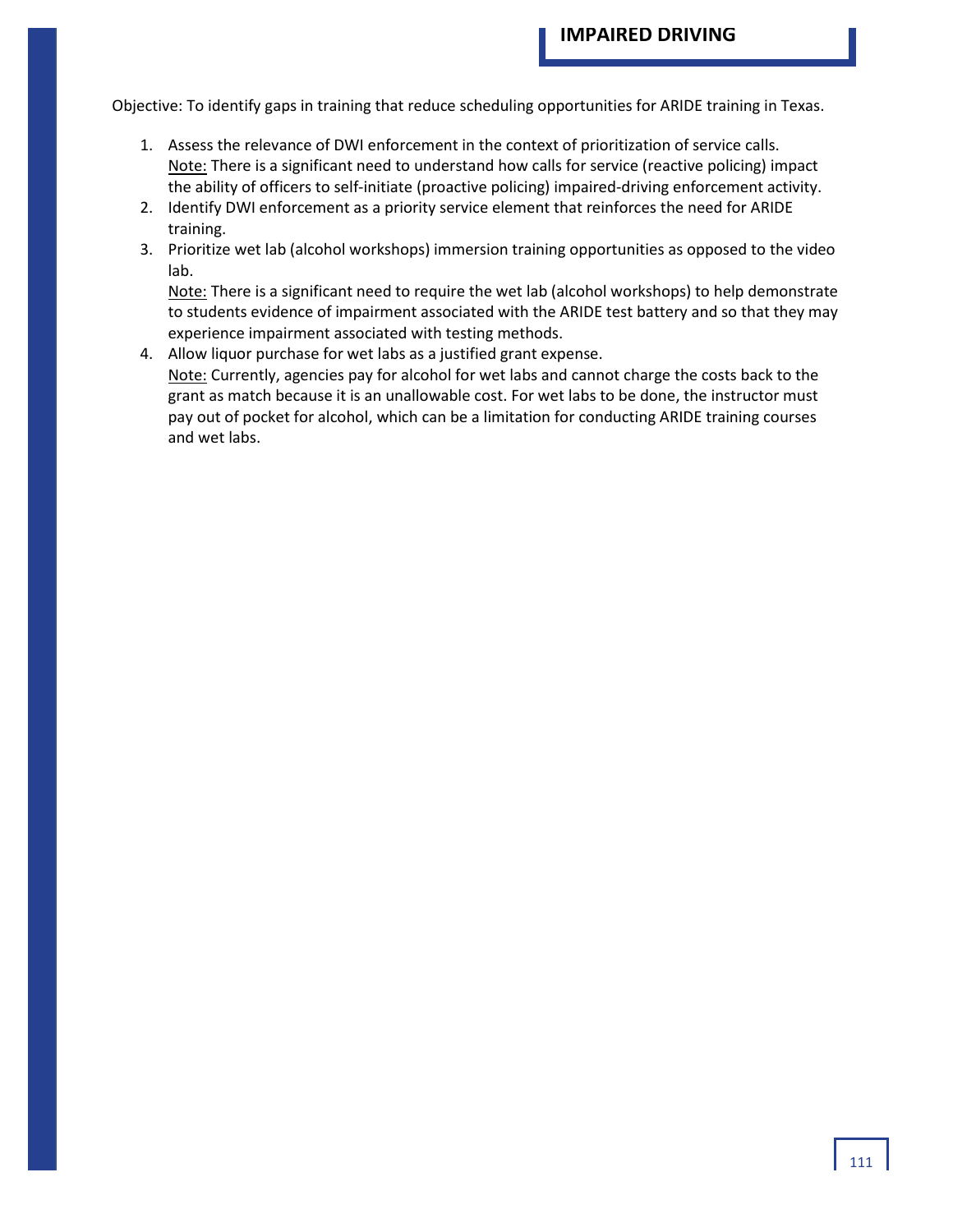## *Countermeasure 5c3: Continue and Increase DRE Trainings, DRE Recertifications, and DRE Instructors*

Objective: To increase the number of DRE training courses in Texas.

Objective: To increase the number of DRE trainings in underserved counties.

- 1. Identify underserved counties to market DRE courses.
- 2. Use lead organizations to market DRE courses to identified underserved county law enforcement agencies/regional academies.
- 3. Promote DRE training course to chief of police, sheriff, and constable associations.
- 4. Work with rural and underserved councils of governments, traffic safety coalitions, and TxDOT TSSs to promote DRE courses to local law enforcement agencies.

Objective: To increase the number of DRE trainings in areas of the state with elevated KAB ETOH-related crashes.

- 1. Market DRE training to areas strongly impacted by high-volume KAB crashes that are drug involved.
- 2. Conduct KAB ETOH crash analysis to identify areas of the state that have a significant need for DRE training.
- 3. Work with DPS and county sheriff departments in KAB ETOH-elevated crash areas to promote DRE training.
- 4. Promote extension outreach to KAB ETOH-elevated crash counties to garner interest in DRE training.
- 5. Work with councils of governments, traffic safety coalitions, and TxDOT TSSs to promote DRE training in KAB ETOH-elevated crash areas to promote DRE training opportunities.

Objective: To increase funding resources that support the state's effort for conducting more DRE trainings.

- 1. Lower match requirements from NHTSA from 20% in order to dedicate more of the federal dollars to increase the number of DRE trainings.
- 2. Increase opportunities for allowable match dollars to be met faster for the NHTSA minimums to participate in DRE grant opportunities. Note: This would allow the match percentage to be met more easily so that federal dollar amounts could be accessed faster.
- 3. Redirect federal grant dollars from underrun projects to a fund specifically for increasing DRE training opportunities.

Notes:

- Since underrun dollars roll over to TxDOT for three years, reallocate the overrun funds to support increasing DRE trainings.
- Using the reallocation of underrun dollars can help to offset the cost of attending DRE courses. Use the financial surplus to cover agency costs such as travel, lodging, and meals for officers attending the DRE training course. This incentivizes agencies to send officers to training due to agency cost savings.
- Reallocation of underrun dollars could be used as an incentive for STEP agencies to send officers to DRE trainings.